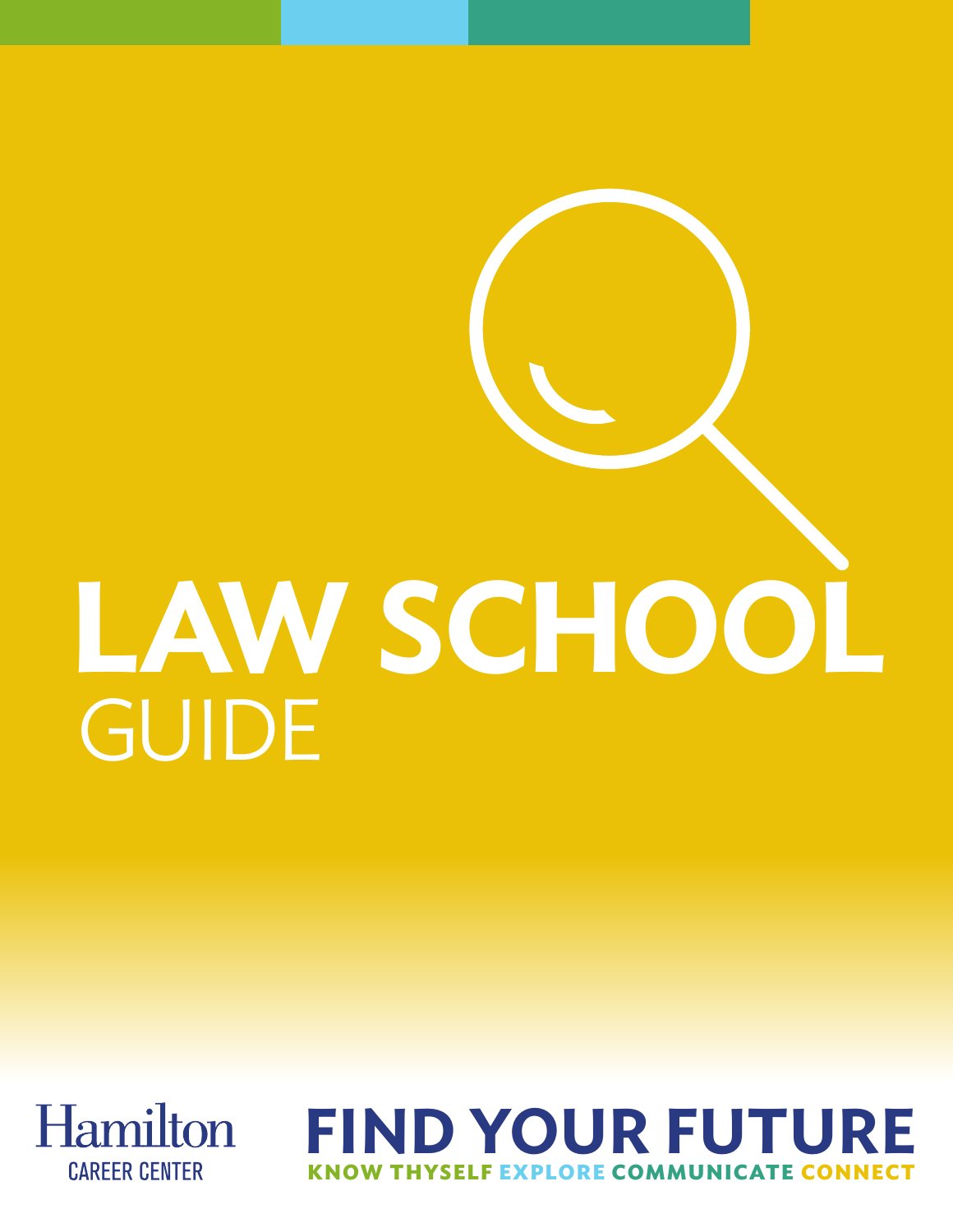# **The Career Center's Guide to Law School Planning**

A remarkable number of Hamilton alumni are successful attorneys. In order to keep this tradition alive in the face of more competitive conditions for being accepted into law school, this guide provides a plan of action for your time at Hamilton. It is intended for both those who want to continue directly onto law school after graduation as well as those who choose to take time off first. Currently, there are 202 law schools approved by the American Bar Association. The law school at which you enroll will depend heavily on a number of factors, both quantitative and qualitative. Most notably, the two quantifiable factors, LSAT score and undergraduate GPA, are of crucial importance. While many qualitative factors will play into the equation, the most vital are the personal statement and letters of recommendation.

# **The Admissions Process**

When it comes to the actual application process, take this simple advice: START EARLY. All too many applicants sabotage their efforts through last minute sloppiness. Consider the sheer amount of time the law school admissions process will demand: in addition to 200+ hours of LSAT preparation, a single application might take up to 40 hours when you take great care with it. Be very diligent with every step of the application process to maximize your chances of getting into the law school of your choice. Aside from LSAT scores and GPAs, what do law schools actually look for in applicants? Most law school admissions committees attempt to balance their emphasis on cold hard numbers with a good faith effort to understand the minds of thousands of applicants. Thoughtful consideration is given to what sort of human beings they admit - so use your personal statement, optional essays, letters of recommendation and cover letters to show who you are.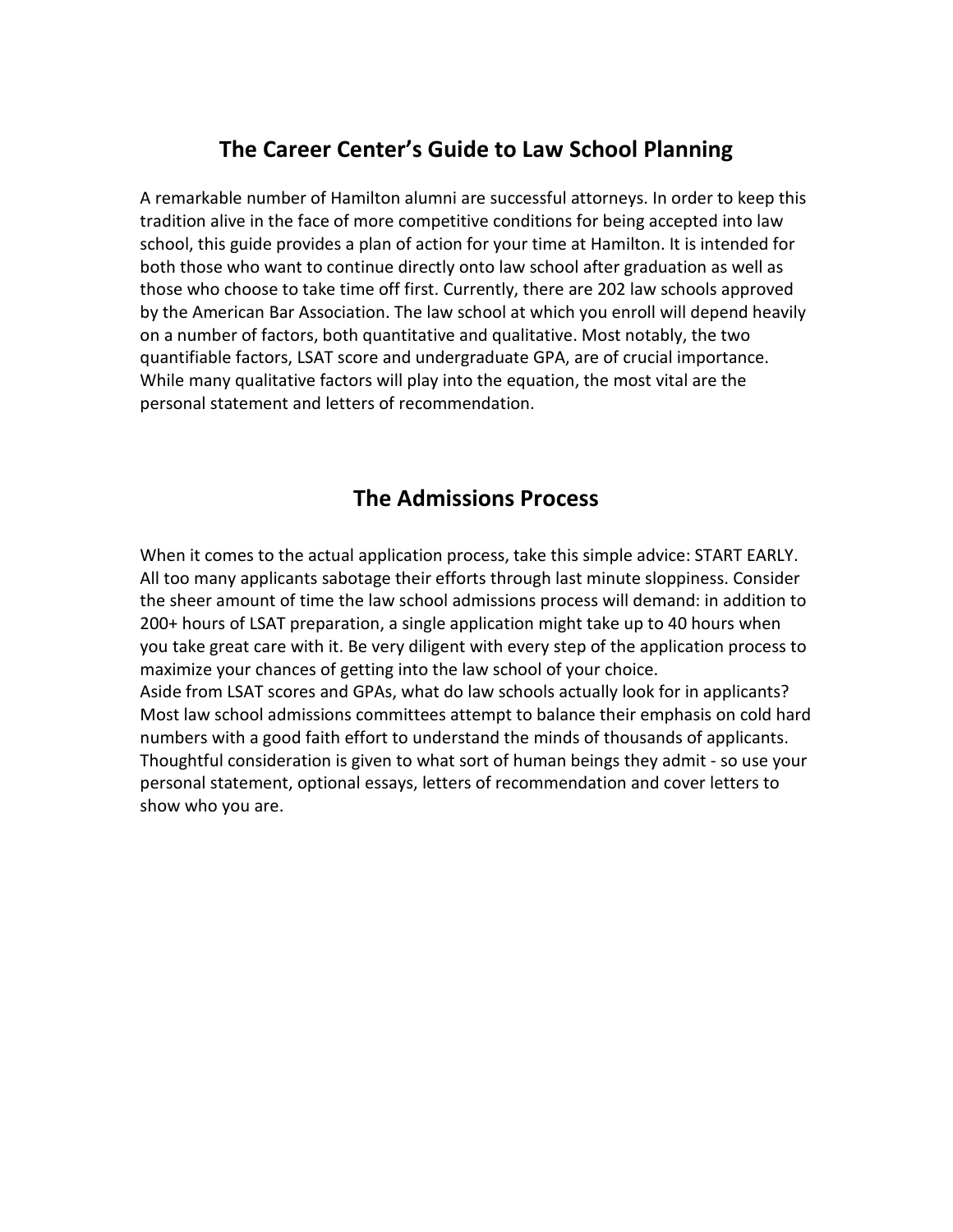# **Law School Preparation Timeline**

## **Freshmen and Sophomores:**

- Meet with a pre-law advisor and visit LSAC.org to learn more about the admissions process.
- Engage in self-assessment and career exploration to be sure that a career in law suits you.
- Keep your grades up! Your GPA must be high for you to be competitive.
- Choose courses and extracurricular activities that will help to develop your writing, speaking and analytical skills.
- Engage in a meaningful summer opportunity (does not have to be law related)

## **Juniors:**

- Keep your GPA high and prep for the LSAT. Take several practice tests, and decide if you will take the test in June or October. Register early to ensure you get a seat.
- Develop a list of law schools that you are interested in. Research them and visit if convenient. An appropriate time to visit schools in less convenient locations, is after admission.
- Register with the LSDAS service on the LSAC website.
- Start writing your personal statement and optional essays.
- Request 2 3 letters of recommendation from professors (or professionals if you have worked prior to your application) in the spring or in the first weeks of your senior year. Open an account on Interfolio to house your recommendations.

# **Seniors:**

- Complete your personal statements and other application materials for each school to which you are applying.
- Apply early if you plan to attend in the fall.
- Let your advisor and professors know about your success!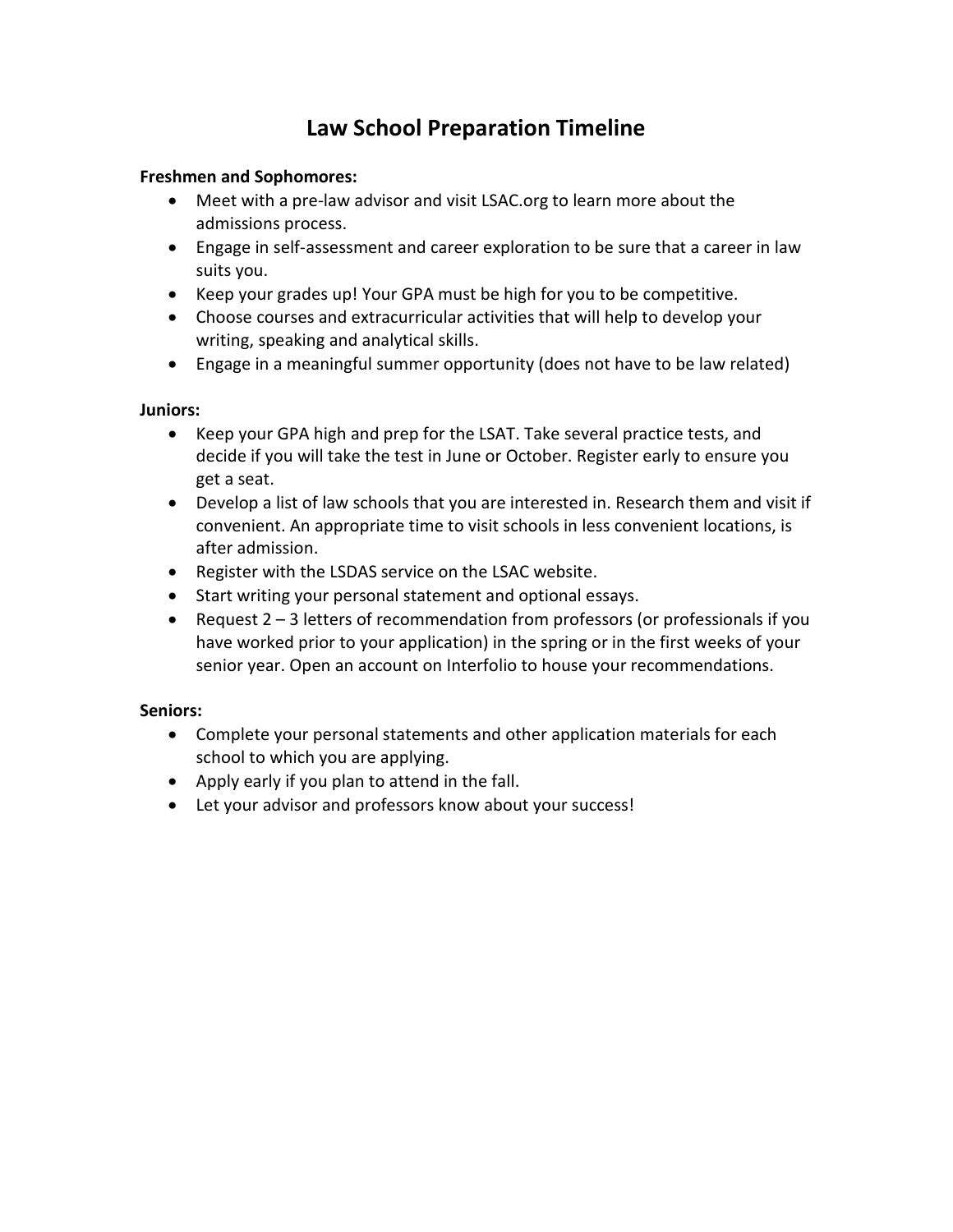# **First and Second Year Students**

As a first-year or sophomore, you should:

- Engage in self-assessment and career exploration to make certain the law suits your personality and interests. Use self-assessment instruments at the Career Center, such as *FOCUS, Self Directed Search (SDS)*and the *Myers-Briggs Type Indicator (MBTI)*, which are helpful for finding out if your skills are suited to a career in law.
- Explore careers in law online or by reading books: Check out online sites such as vault.com and "Facts on File" through the Career Center's website.
- Read evaluative books such as, *Should You Really be a Lawyer? The Guide to Smart Career Choices Before, During, and After Law School* by Deborah Schneider and Gary Belsky which can be borrowed from the Career Center.

Conduct informational interviews with several attorneys. It is essential to begin informational interviews long before you sign up for the LSAT or start looking at law school applications in order to know if a career in the law is right for you.

- Research different areas of law you find interesting and contact alumni who work in those fields (Refer to the *Networking Guide* on the Career Center's website).
- Counselors at the Career Center can explain how you can get started meeting with alumni in positions that appeal to you.
- Write exploratory emails to alumni attorneys and follow up with informational interviews in person or on the phone.
- Be sure to send thank-you notes to anyone you speak with.

After you have spoken to attorneys and have decided you would like to pursue a career in law, speak with current law students about their experiences, spend time at law schools, and attend law classes.

Get hands-on experience: over winter breaks and summers secure career-related experiences so that you can get a feel for the law and gain relevant experience to build your resume for law school or jobs after graduation.

- Shadow an attorney in an area of law that interests you.
- Volunteer for an attorney, firm, or government office.
- Intern over winter and summer breaks to see the day-to-day operations within the law.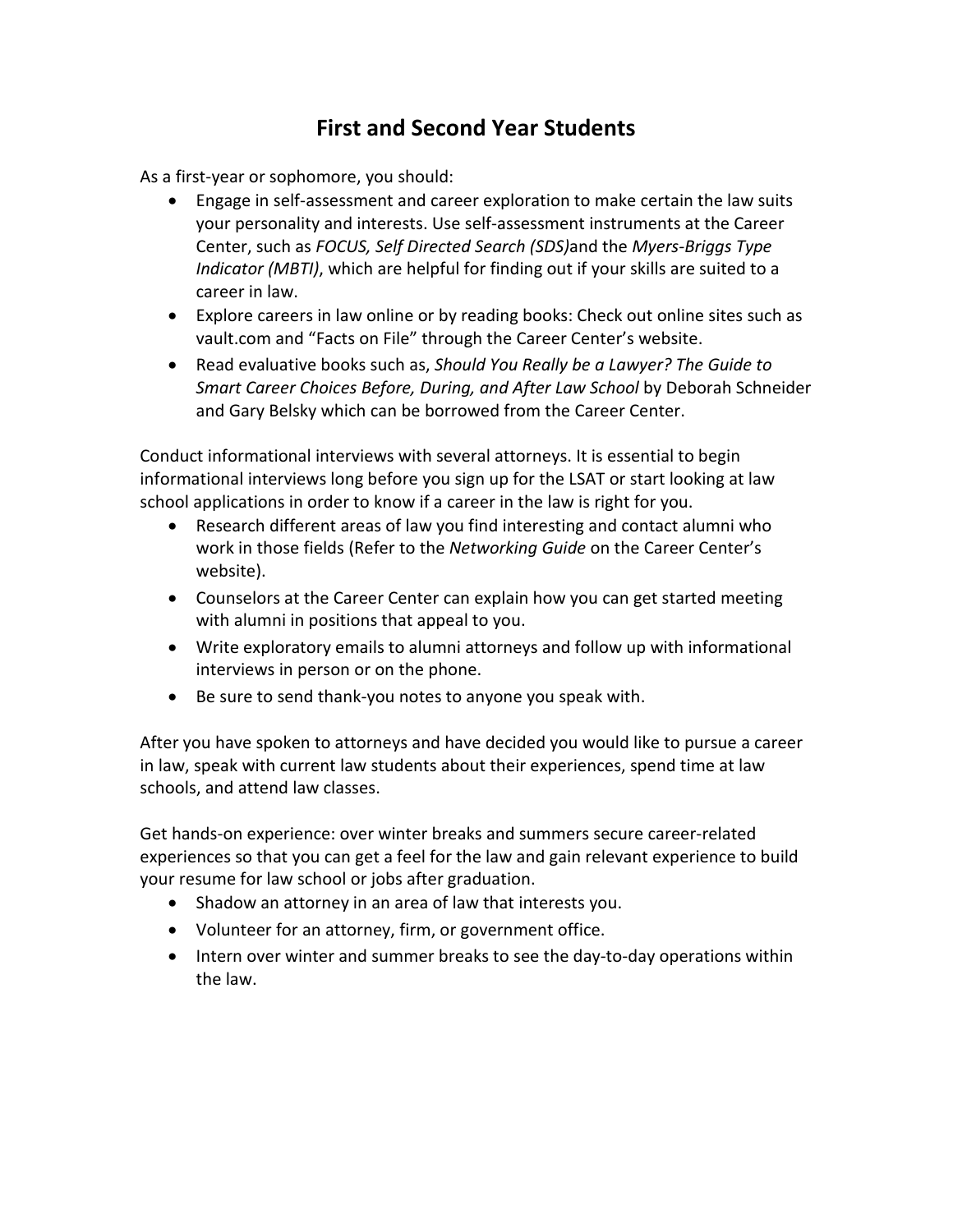Develop the specific skills necessary to succeed in law school & become a good lawyer:

**Analytical and problem-solving**: Take classes that involve critical thinking about important issues and evaluating arguments. Consider Philosophy 200 Critical Reasoning or math courses.

**Critical reading:** Develop reading and critical analysis skills. As a law student, you will be required to read and understand large amounts of information and you will particularly need these skills on the LSAT. History and government courses generally require heavy reading loads.

**Writing:** Lawyers must be able to express themselves well, clearly, and concisely. Plan to take courses that require rigorous and analytical writing. Be able to write both long and short pieces well. Take writing-intensive and English courses; also, use the **Writing Center!**

**Oral communication:** Learn how to speak clearly, confidently, and persuasively. Try Rhetoric and Communications courses like 210 Rhetorical Act, 212 Argumentation and Advocacy, and 365 Persuasion. Public speaking during class and participation on the Mock Trial team and in Debate Club are good practice.

**Interpersonal/listening:** You will need these skills to be able to interact well with clients and peers. Clubs and sports teams will help develop these skills.

**General research:** Law school classes require extensive research. Take upper-level courses in any departments that include a major research paper. Theses and Senior Projects necessitate in-depth research, analysis, and writing.

**Organization/Time management:** Law school and a career as an attorney are demanding, so try to acquire good time management skills early. Balancing a busy schedule of extracurriculars and jobs with school work will provide good practice.

**Serving the public good and promoting justice:** Those who are applying to law school are particularly expected to uphold civic duty and be active in the community. Government course 241 Survey of Constitutional Law will give you a feel for the areas that you would be studying in law school to see if you like them or not. Ethics courses in any field will give you a background in the concept of justice.

**Study what you love**: it's no secret that students perform best when they are engaged in the material. Law schools care less about what specific area you choose to concentrate in, and more about the fact that you are engaged in meaningful study and are performing well. One note: if you decide to major in a "pure" art, such as theater, dance, studio art or music performance, be sure to have another major, or at the least, significant work in substantive academic courses.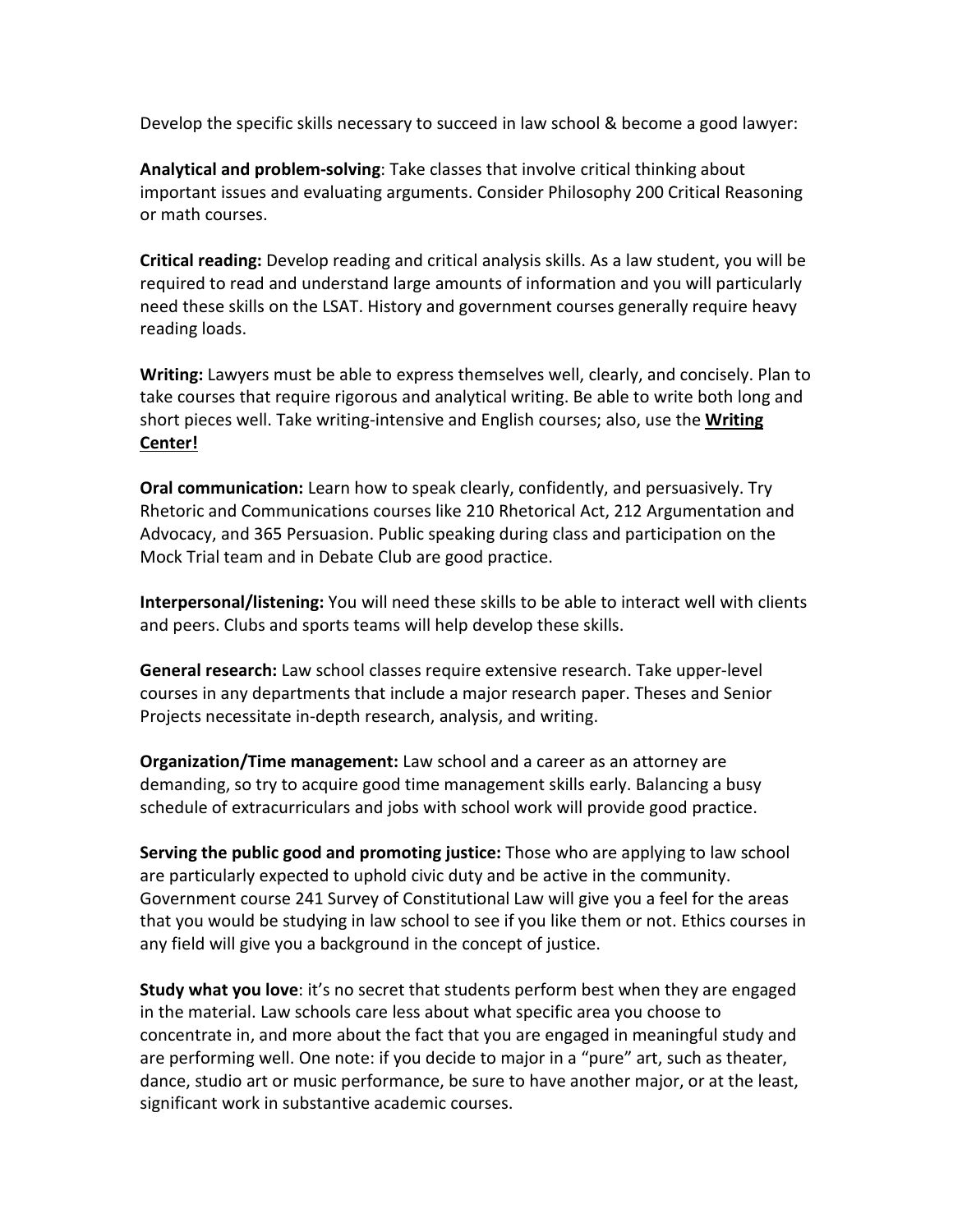# **Junior and Senior Year Students**

In your last two years you should:

**Start thinking about LSAT preparation NOW!** 

- A recent study by LSAC reports that *students must spend at least 200+ hours preparing for the LSAT in order to do their best*. By starting in your first or second year, you will become accustomed to the types of questions that are on the test (logic games, logical reasoning, and reading comprehension).
- Attend free KAPLAN *10 question challenges*, *test-drives*, and *workshops* that are offered on campus. These will help train your brain to work like it needs to for the test since the LSAT measures skills that most Hamilton students are not accustomed to using.
- Buy an LSAT prep book and practice different types of questions.
- Research formal LSAT prep courses, including timing.
- If you are planning on applying to law school in October of your senior year, register to take the LSAT in June of your junior year or October of senior year. (If you choose to take a prep course you should take it spring semester or over the summer).
- Prepare as though you will take the test once, but do not let stress get the best of you. Since the vast majority of schools now pay most attention to the highest LSAT score, you can always re-take the exam.
- Register for the LSAT well in advance of the date you wish to take it to secure your test site.

Begin the application process in the spring of junior year or the following summer if you plan to apply in the fall of your senior year.

• Develop a list of schools that you are interested in, then research and visit them if possible.

Start writing your personal statement and optional essays over the summer before your senior year

- The personal statement is most likely the next most important factor after your LSAT score and GPA. A good personal statement can mean the difference between being accepted or rejected.
- Think of the personal statement as your interview on paper, particularly since the vast majority of law schools do not have the time or resources to interview applicants. Tell a story that demonstrates something that schools cannot glean from the rest of your application.
- Typically, you can tweak your primary essay slightly to fit the majority of your applications. However, each law school may ask you to answer different questions. Check each application carefully.
- Your primary task in writing your statement will be to demonstrate your writing skills. Law school performance depends heavily on your ability to communicate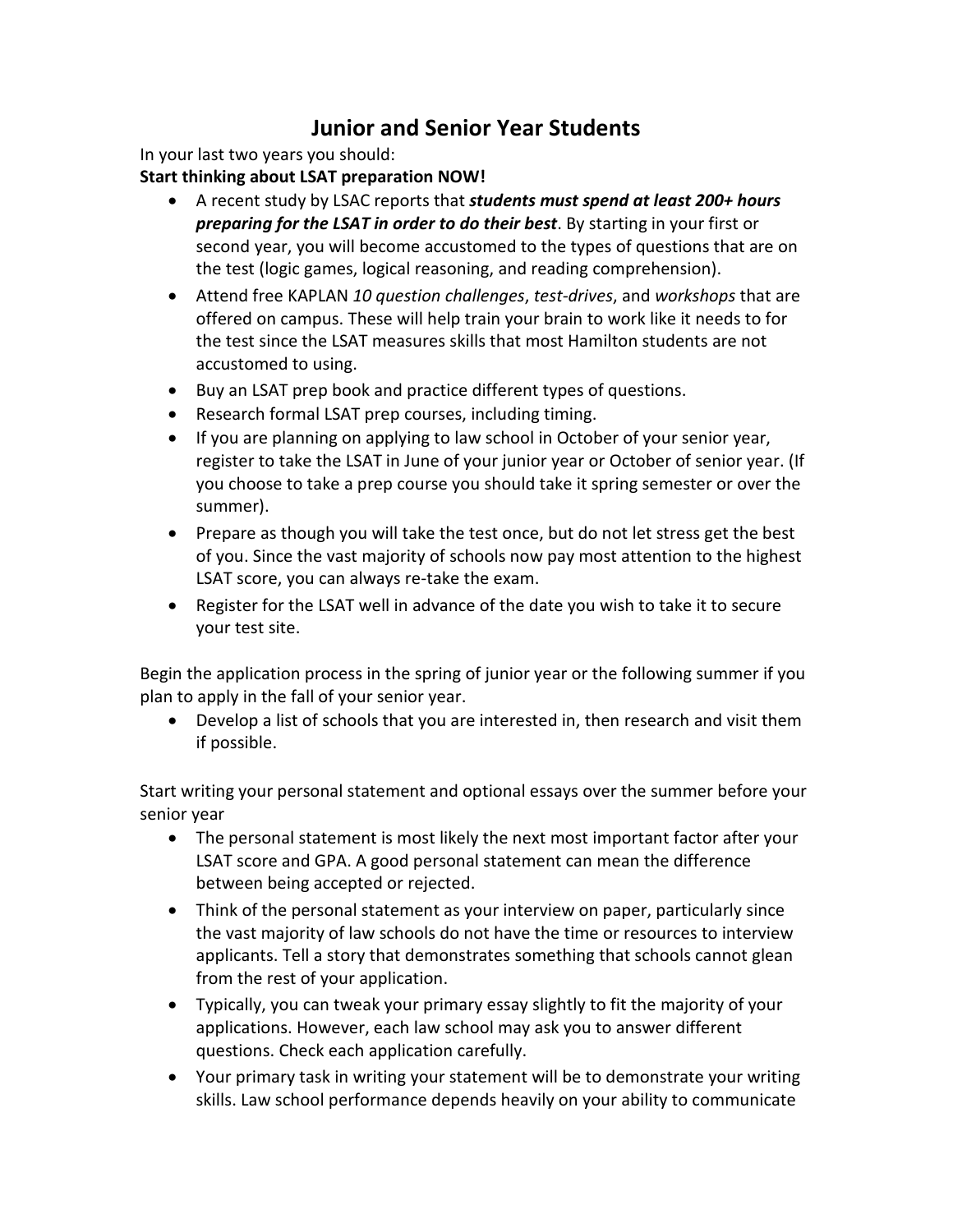in a clear and sophisticated manner, and law schools want to be sure you are up to the task. Admissions committees will see innumerable applications from bright candidates with good grades and high LSAT scores. The personal statement presents you with an opportunity to put your intellectual ability into context and distinguish yourself from all other applicants.

- Your essay needs to convey what kind of thinking, feeling human being you are, and a two or three page limit allows for no fat. Clarity, conciseness, and candor are essential. Your writing must be well-organized and highlight your strengths and abilities. A thoughtful, illuminating essay that offers true insight will stand out and be remembered.
- Read, revise, and have several others who know you well read it and give you their feedback.

Ask two or three professors or professionals who know you well to write letters of recommendations for you.

- Whether academic or professional, letters of recommendation should come from individuals who know you well enough to present a truly informed assessment of your abilities. At least one letter of recommendation *MUST* be academic in nature. If you plan to attend law school within three years of college graduation, at least two letters should be academic. Remember, above all, law schools are evaluating you as a potential law student.
- Ask for recommendations in the spring of junior year or by the first week of school senior year. It will provide recommenders with ample time to complete the letters. Assume that it will take each recommender about a month to complete their letter, so the sooner you ask them, the better. This also holds true if you plan to take a year or more off before enrolling in law school, as this is the time when Professors know you the best and when your coursework is most fresh in their minds.
- Provide your recommenders with an updated copy of your resume and perhaps your personal statement. You may also want to guide them on specific things you would like them to mention in the letter so that each recommender writes on different areas of your skills and accomplishments. The better your recommenders understand why you want to go to law school, the better their letters will contribute to your application. If possible, make an appointment to meet with your recommender to ask for the letter face to face. This will give you the opportunity to discuss your plans and highlight the parts of your application that are most important to you. It will also allow you to gauge your professor's attitude toward your work and your general "fitness" for law school. The best recommendations will fit neatly with the picture you present of yourself in your personal essay. An effective law school application will compile a cohesive picture of who you are and why that law school should admit you. NEVER ask for a letter of recommendation via email- at the very least, make a phone call if geographic distance prohibits a personal meeting.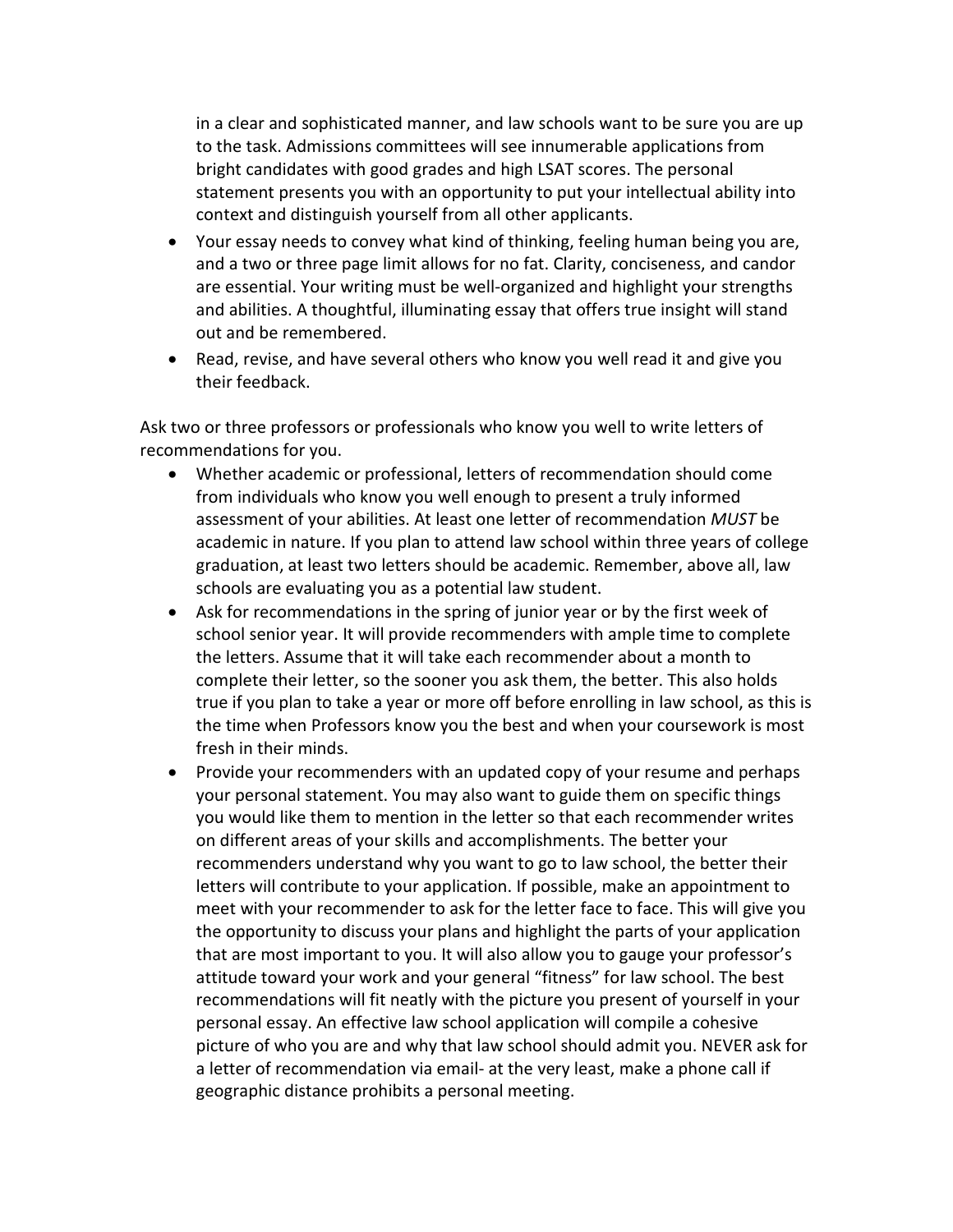## **What should letters of recommendation include?**

- Your ability to excel in the rigorous academic environment of law school.
- Enthusiastic endorsement from a professor in your major.
- Specific reference to your work in a particular course or on a particular project. (Provide your professors with copies of work you have done in order to help them).
- Indication of who you are as a person.
- Extracurricular involvement (especially community service) because law schools value applicants who show long-standing commitment.

# **Establish an academic or professional credentials account on Interfolio.com.**

- Go to https://www.interfolio.com/product/index.cfm to manage your letters of recommendation.
- Your recommenders will submit their electronic letters directly to Interfolio.com.
- Interfolio.com will forward your letters confidentially to LSAC/LSDAS which will distribute them electronically to the law schools to which you are applying.
- Check with recommenders by early October to ensure they have submitted their recommendations.
- Remember to write thank-you notes to each recommender!

# **Register for LSDAS (Law School Data Assembly Service provided by LSAC) to which most law schools require you to subscribe.**

- This is where you will have your transcript and letters of recommendation sent. LSDAS will compile them into an electronic "report" to send to each law school.
- It is important to do this early as processing at LSDAS slows down due to volume starting in October.
- In early September request that a transcript be sent to LSDAS from the Registrar's Office.

Write addendums, when appropriate. If your LSAT score or cumulative GPA hides something important, you may want to point it out on a separate sheet attached to your application.

- For instance, if one particularly bad semester or course lowered your GPA and if you can argue plausibly that those low grades should be viewed as anomalies, do so.
- If your GPA for your course major is significantly higher than your overall average, you might highlight that.
- Even better, if your GPA masks an upward trend in your performance, make certain to call attention to your improvement.
- If you feel that your LSAT score is inconsistent with your ability to handle rigorous work, you may want to point it out.
- Also use an addendum to explain any extenuating circumstances that may have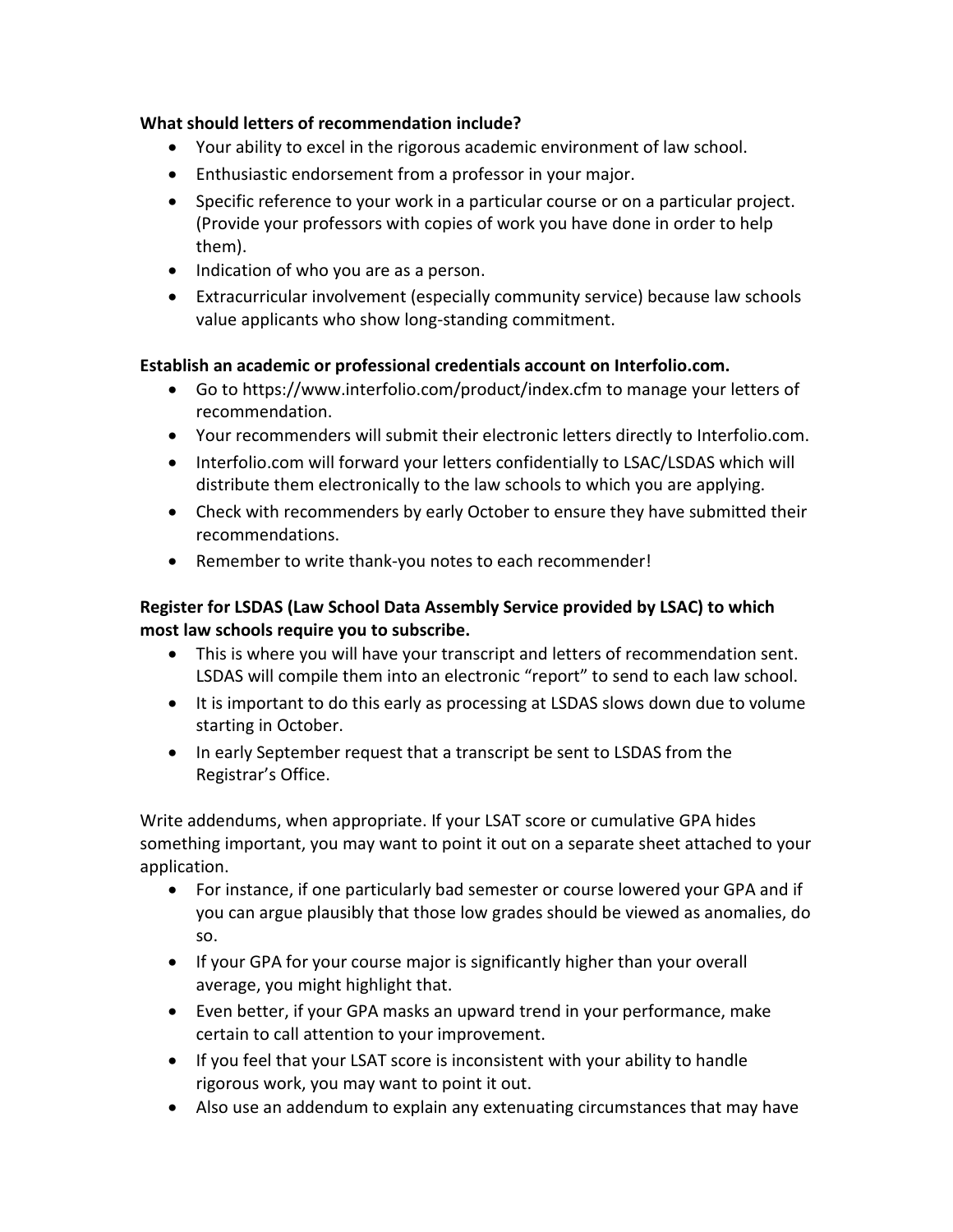impacted either your academic performance or LSAT score. Some examples include: death in the family during a particular time period, need for full or part time work while in college, illness prior to LSAT exam, consuming illness during a particularly semester, etc. Admissions offices benefit from background information like this.

#### **Essays of specific Interest**

If there is a law school(s) that you have identified as your top choice, you may consider writing a short (one or two paragraph) essay expressing your specific desire to attend the school. This is an opportunity to cite specific programs or qualities that draw you to the school. Just be careful not to make the essay sound contrived by "name dropping" too many programs that are not supported by your interests or experiences. For example, if you have never taken an economics or finance class and/or had a related internship or experience, do not identify a school's "finance law" program as an area of strong interest for you. For this reason, this type of essay should be reserved for top choice schools in which you have a genuine and specific interest.

# **Dean's Certificate**

A Dean's Certificate is a form that some schools require in order to verify you are or were in good standing at your academic institution(s). It is presently requested by only a handful of law schools, and of those, many only require the document if there is an academic or non-academic violation on record. The form can be found in a law school's application. With most law schools requiring candidates to apply through the LSAC application process, candidates need to look for the Dean's Certificate under the "Supplemental Materials" link which is in most cases directly under the link to the law school's primary application.

**Develop a resume specific to the law school application process.** If you have had some legal experience in the form of jobs or internships, you may want to incorporate a "legal experience" or "related experience" section. If not, just be sure to highlight substantive experiences. (Peer counselors and career counselors can help you with this). What sort of work experience you have had is not as important as what you have learned through that experience, particularly if you can show that you gained skills that will help you succeed in law school (ie writing, communication, interpersonal skills, analysis, etc.).

**Send in your applications by October 1st** to guarantee them being read in the first read and increasing your likelihood of being accepted. Do note, however, that many schools do accept applications throughout the spring. While it may not be the optimal time to apply, this provides you with the opportunity to add schools in certain ranges depending on earlier outcomes.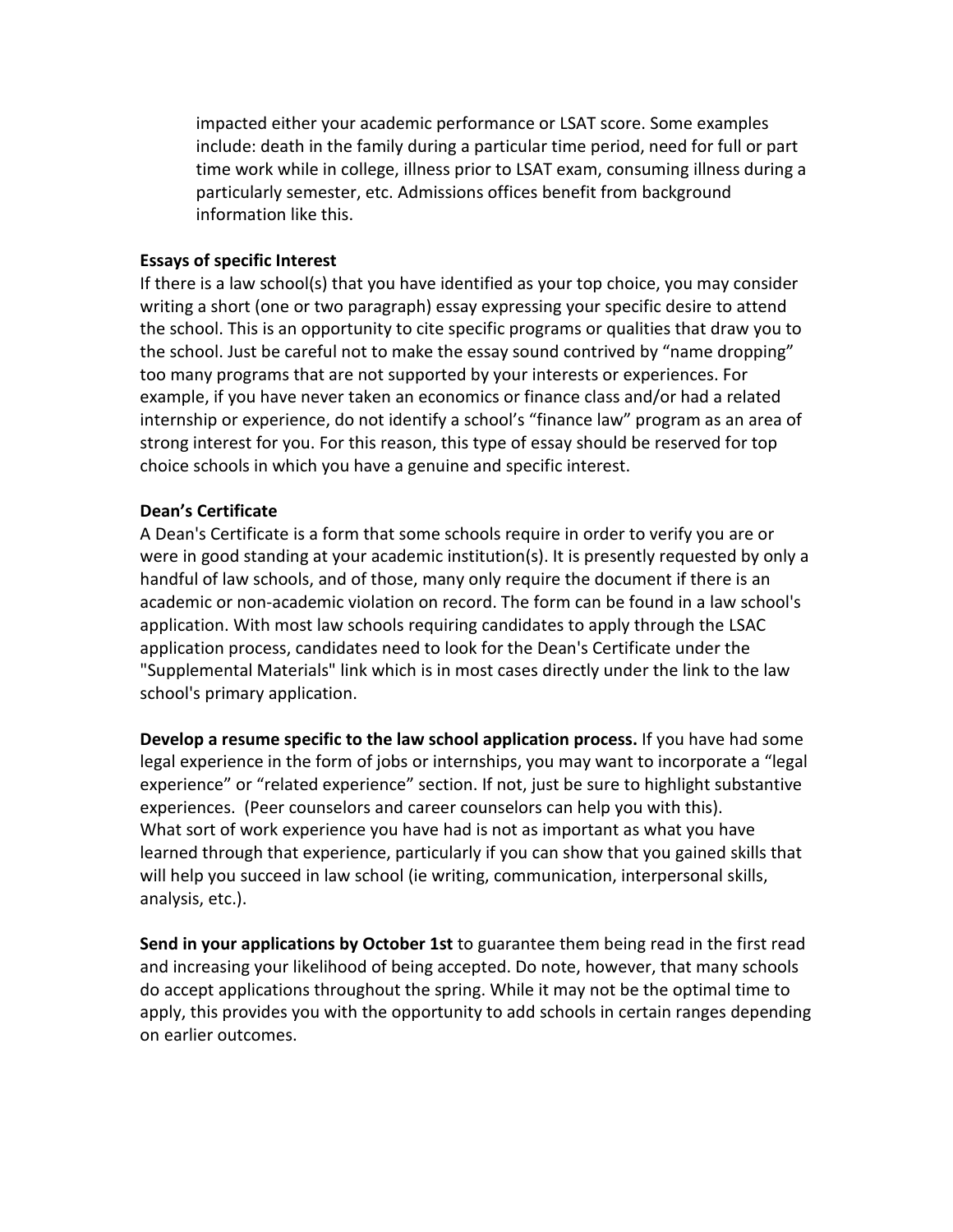# **Working Prior to Law School**

*If you choose to work for a year or more before law school, the process will be somewhat different. You will go through the job search process during your senior year and then complete the law school application process while you are working.* 

# **Consider the variety of places in which you can work:**

- Large, medium or small private law firms in metropolitan areas.
- Legislative, lobbying, and federal government opportunities in Washington, DC or state and local government offices.
- Nonprofit organizations
- Programs such as Peace Corps or Teach For America.
- Post-Graduate fellowships in any field.

Since many firms and organizations hire in the spring semester, it is helpful to begin networking early with individuals at places that you may want to work after graduation.

# **The LSAT**

Consider the best time for you to take the LSAT exam. Do you have a lighter course load senior spring that would lend itself to exam study? Will you have a period of time over the summer before starting work that you can devote to exam prep? Will your job have a set schedule that will allow for study time in the evenings? These are factors best considered early.

# **Personal Statement**

The time you spend working after graduation will probably provide inspiration for your personal statement, or at least part of it. Law schools will want to hear about what you have done and how you have succeeded in the past year or two.

# **Letters of Recommendation**

- Ask your recommenders to write letters in the spring of your senior year and upload them to your file on Interfolio.com so that you will have them available when you want to apply.
- The benefit of having your recommenders write letters while you are at Hamilton is that you, as well as your achievements, are still fresh in their minds.
- You may wish to ask a supervisor from your job during your time off to write a letter. He or she would be able to attest to what you have accomplished since college that pertains to law school. They should also upload their letters to your file on Interfolio.com.